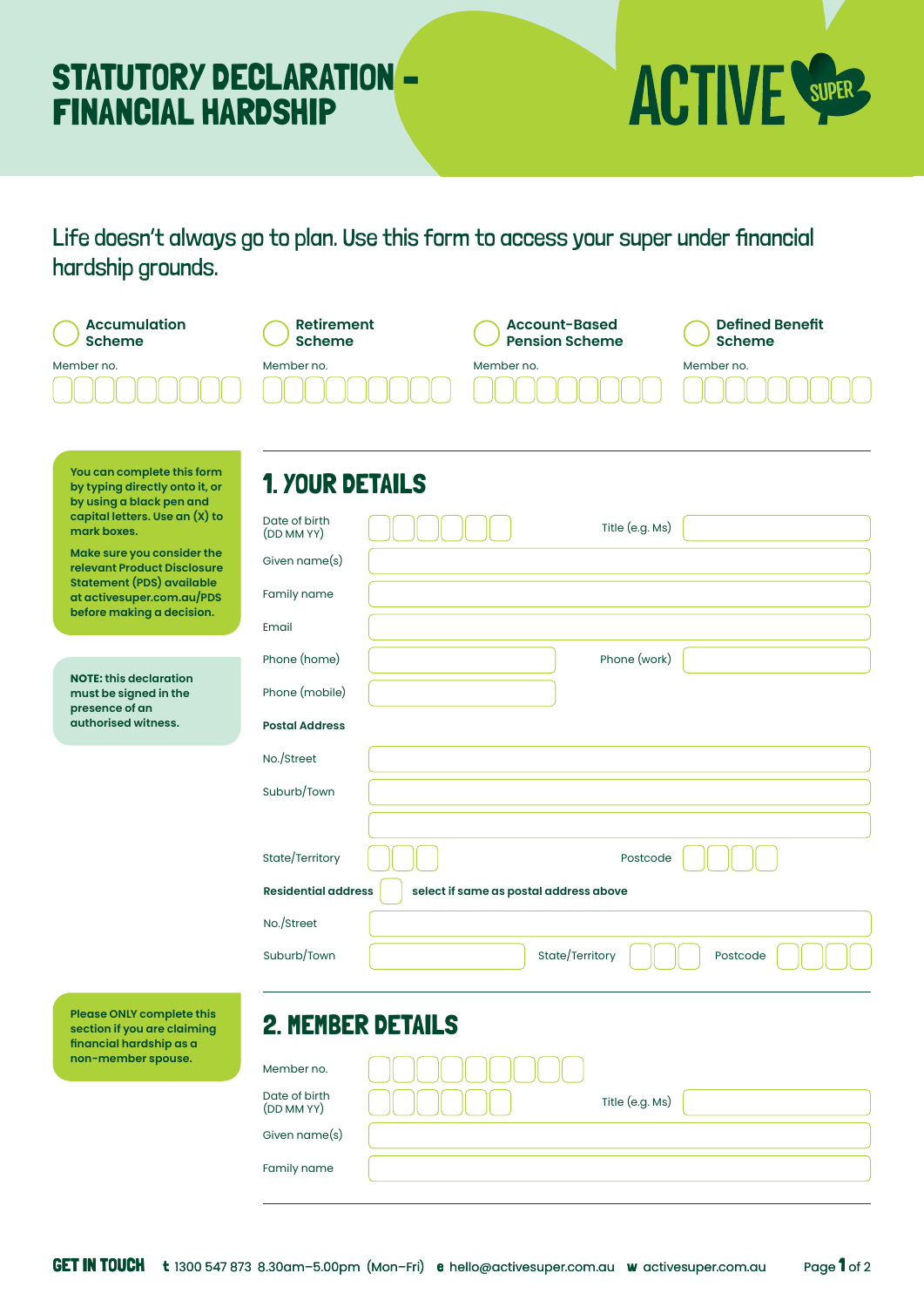

#### **AUTHORISED WITNESSES**

- **• solicitor or barrister who has a current practising certificate (whether NSW or some other State/ Territory)**
- **• Justice of the Peace**
- **• notary public**
- **• commissioner of the court for taking affidavits**
- **• person by law who may administer an oath**

**For a full list of authorised witnesses please refer to the attached fact sheet or activesuper.com.au/ statdec**

### 3. YOUR DECLARATION

**I make the following declaration under the** *Statutory Declarations Act 1959***:**

- 1. I am unable to meet my reasonable and immediate family living expenses;
- 2. To meet the above expenses, I require the release of my preserved benefit from Active Super; OR

To meet the above expenses, I require the release of my preserved benefit arising from the Court Order/ Agreement served on the Trustee;

- 3. I have been in receipt of an eligible Commonwealth income support payment for a period of no less than 26 continuous week and I enclose a letter from Centrelink referring to the 'release of superannuation benefits on hardship grounds – income support requirements met';
- 4. I have not received a benefit on the basis of financial hardship in the last 12 months;

**I understand that a person who intentionally makes a false statement in a statutory declaration is guilty of an offence under section 11 of the Statutory Declarations Act 1959, and I believe that the statements in this declaration are true in every particular.**

|  | Name |  |
|--|------|--|

Signed

| Date (DD MM YY) |  |
|-----------------|--|

### 4. AUTHORISED WITNESS DECLARATION

|  | Declared at     |               |
|--|-----------------|---------------|
|  | in the State of | on (DD MM YY) |
|  |                 |               |
|  |                 |               |
|  | Signed          |               |
|  | Before me, I    |               |
|  | Full name       |               |
|  | qualification   |               |
|  | Address         |               |
|  |                 |               |

#### SEND YOUR COMPLETED FORM BACK TO US AT:

**Mail** Active Super, PO Box N835, Grosvenor Place NSW 1220

Please mail original documents as they are required for proof of identity. Please do not email.

#### **Privacy Collection Statement**

**The person before whom the declaration is made should sign the first line and write their full name, qualification and address on the second line (in printed letters).**

The information provided on this form is collected by LGSS Pty Limited (ABN 68 078 003 497) as Trustee for Local Government Super (ABN 28 901 371 321) ('Active Super') for the purposes of administering accounts and providing services to you associated with fund membership. If you do not provide the requested information, Active Super may not<br>be able to perform these tasks. Your personal informat able to provide our services to you. We may provide information to government, regulatory or other bodies if required by law. Our privacy policy available at activesuper.<br>com.au/privacy-policy provides more information abo Active Super holds about you, how you can complain about a breach of privacy and our process for resolving privacy related enquiries and complaints.

Issued by LGSS Pty Limited (ABN 68 078 003 497) (AFSL 383558), as Trustee for Local Government Super (ABN 28 901 371 321) ('Active Super').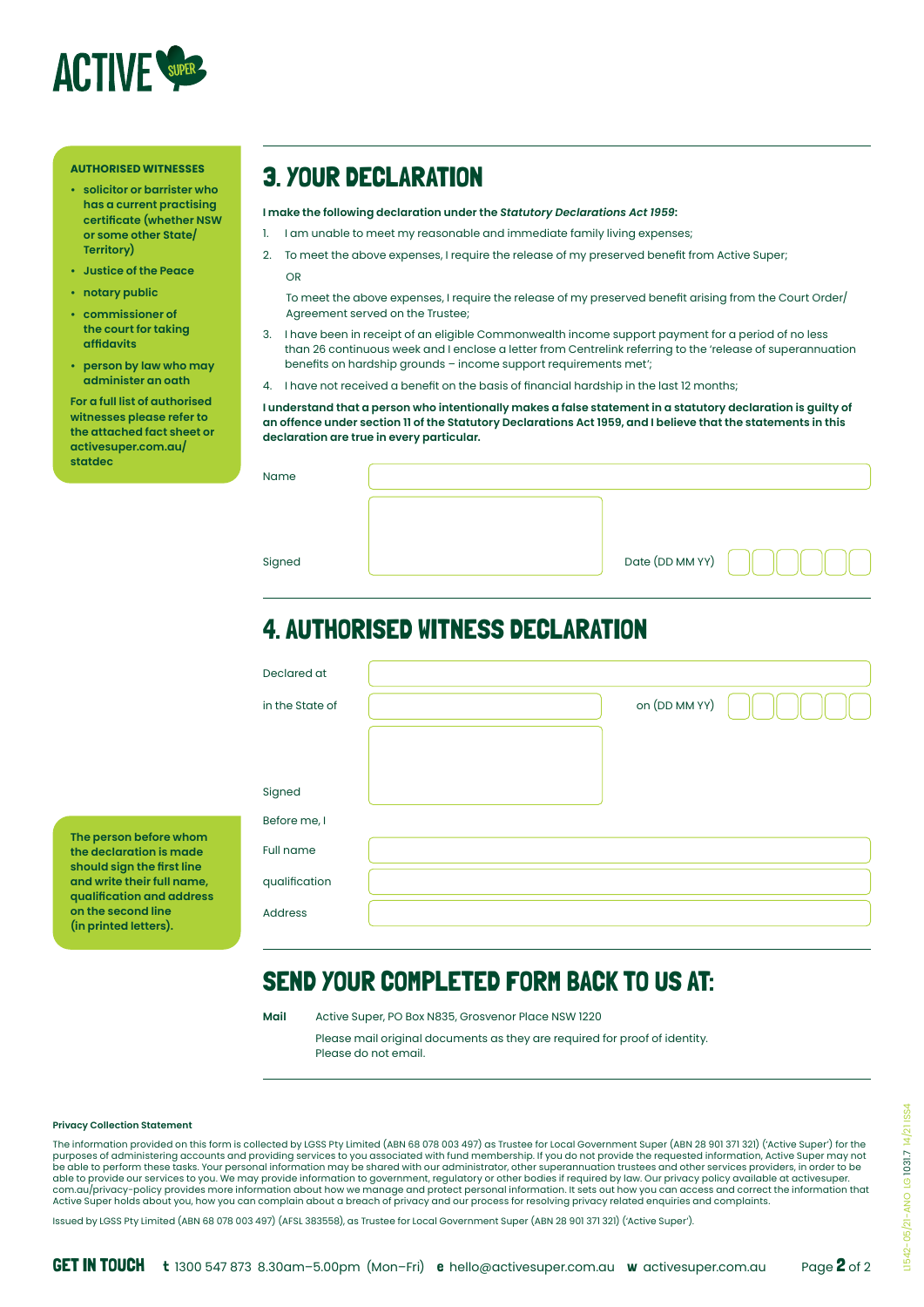

# STATUTORY DECLARATION AUTHORISED WITNESSES

A statutory declaration under the Statutory Declarations Act 1959 may be made before:

1. a person who is currently licensed or registered under a law to practise in one of the following occupations:

Chiropractor Dentist Legal practitioner Medical practitioner Nurse Optometrist Patent attorney **Pharmacist** Pharmacist Physiotherapist Psychologist Trade marks attorney Veterinary surgeon

FACTSHEET

- 2. a person who is enrolled on the roll of the Supreme Court of a State or Territory, or the High Court of Australia, as a legal practitioner (however described); or
- 3. a person who is in the following list:
- Agent of the Australian Postal Corporation who is in charge of an office supplying postal services to the public
- Australian Consular Officer or Australian Diplomatic Officer (within the meaning of the Consular Fees Act 1955)
- **Bailiff**
- Bank officer with 5 or more continuous years of service
- Building society officer with 5 or more years of continuous service
- Chief executive officer of a Commonwealth court
- Clerk of a court
- Commissioner for Affidavits
- Commissioner for Declarations
- Credit union officer with 5 or more years of continuous service
- Employee of the Australian Trade Commission who is:
	- (a) in a country or place outside Australia; and
	- (b) authorised under paragraph 3 (d) of the *Consular Fees Act 1955*; and
	- (c) exercising his or her function in that place
- Employee of the Commonwealth who is:
	- (a) in a country or place outside Australia; and
	- (b) authorised under paragraph 3 (c) of the *Consular Fees Act 1955*; and
	- (c) exercising his or her function in that place
- Fellow of the National Tax Accountants' Association
- Finance company officer with 5 or more years of continuous service
- Holder of a statutory office not specified in another item in this list
- Judge of a court
- Justice of the Peace
- **Magistrate**